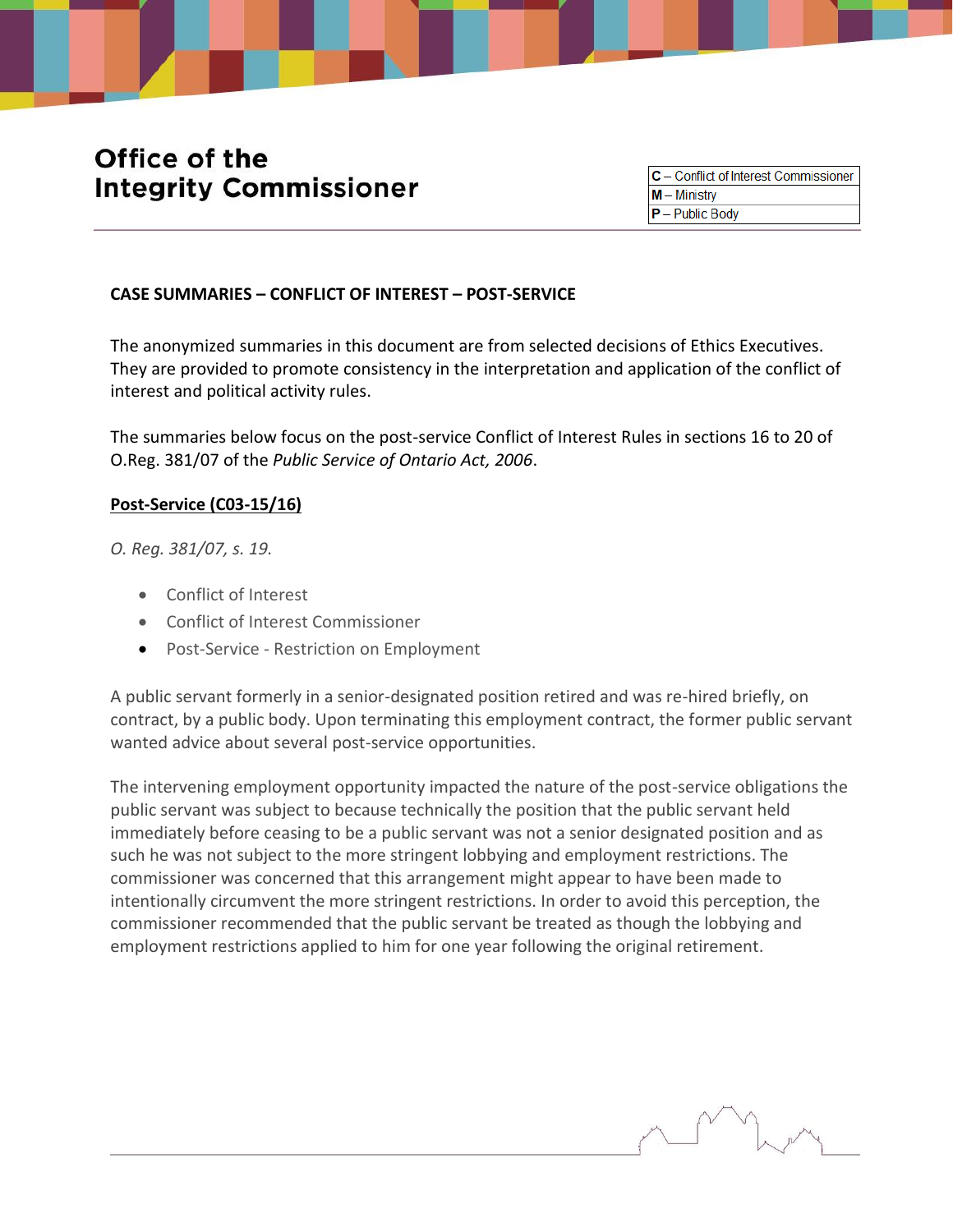# **Hanging my shingle, Part 2 (C04-14/15)**

*O. Reg. 381/07, s. 19 & 20.*

- Conflict of [Interest](http://www.coicommissioner.gov.on.ca/category/type-of-ethical-matter/conflict-of-interest/)
- Conflict of Interest [Commissioner](http://www.coicommissioner.gov.on.ca/category/source-of-decision/conflict-of-interest-commissioner/)
- Post-Service Restriction on [Employment](http://www.coicommissioner.gov.on.ca/category/type-of-rule/post-service-restriction-on-employment/)
- [Post-Service](http://www.coicommissioner.gov.on.ca/category/type-of-rule/post-service-switching-sides/) Switching Sides

A former designated senior public servant wished to provide consulting services. The advertisement for these services indicated that the former public servant had been appointed to a certain public body and was able to assist with matters involving the public body.

The Commissioner determined that the former public servant could advertise this previous experience as it was part of the public servant's resume. Also, more than one year had passed since the former public servant had ceased to be a public servant, and therefore the one-year restriction on employment no longer applied. The Commissioner reminded the former public servant of the post-service conflict of interest rules that were still applicable. In particular, the former public servant could not assist with any matter in which the former public servant had been involved as a public servant.

# **Can I get a pass? (C06-14/15)**

*O. Reg. 381/07, s. 19.*

- Conflict of [Interest](http://www.coicommissioner.gov.on.ca/category/type-of-ethical-matter/conflict-of-interest/)
- Conflict of Interest [Commissioner](http://www.coicommissioner.gov.on.ca/category/source-of-decision/conflict-of-interest-commissioner/)
- **•** Post-Service Restriction on [Employment](http://www.coicommissioner.gov.on.ca/category/type-of-rule/post-service-restriction-on-employment/)

A designated senior public servant in a public body, who would soon be retiring, asked the Commissioner for a waiver of the one year post-employment restriction. The public servant anticipated post-retirement employment opportunities with certain government organizations.

The Commissioner advised the public servant that there was no provision in law for such a waiver and that accordingly one could not be granted.

The Commissioner reminded the public servant that the one-year restriction only applied to those entities with which the public servant had been substantially involved. The public servant was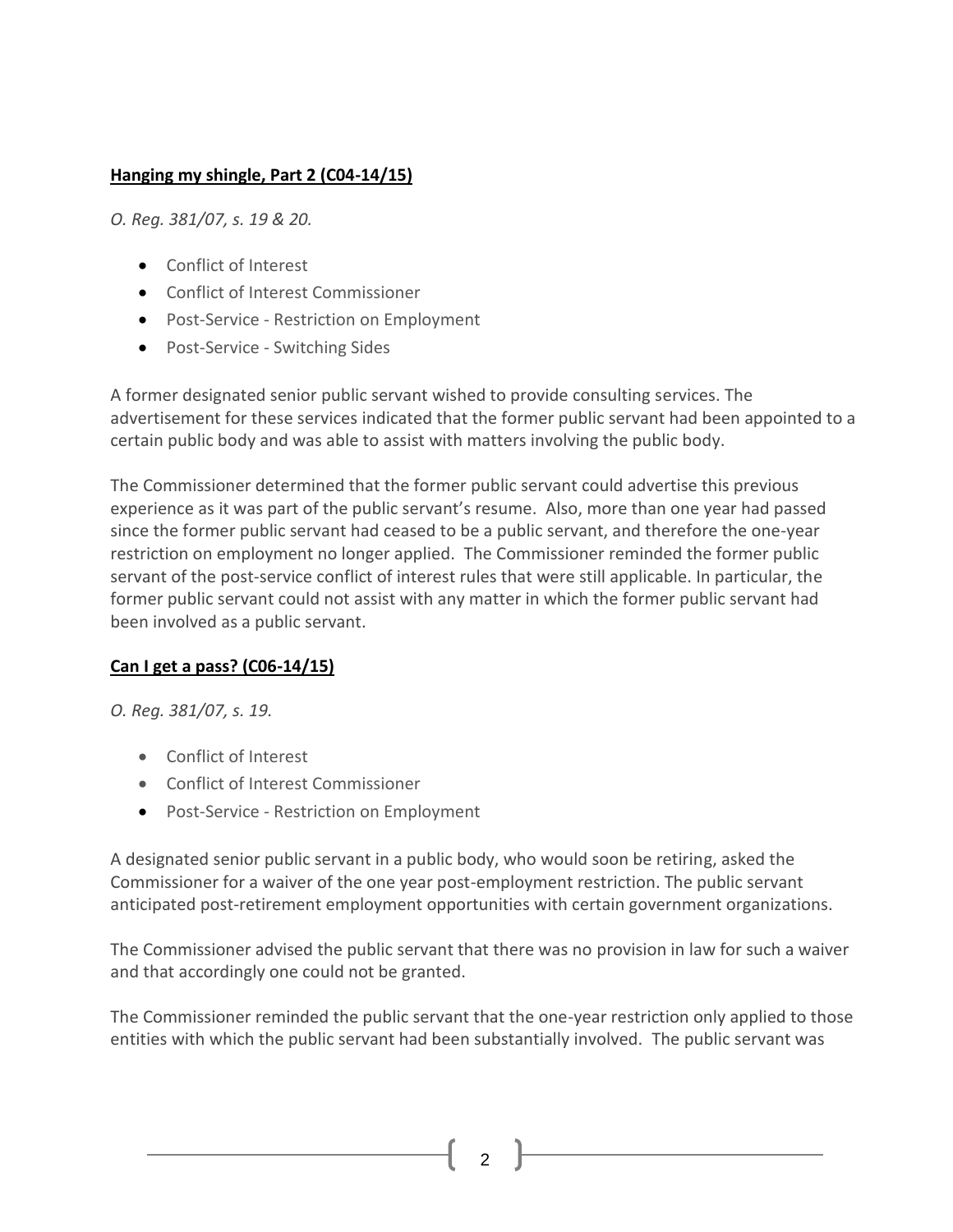advised to contact the Commissioner once a specific opportunity arose, at which time a determination could be made.

#### **Information from a Former Public Servant (C03-13/14)**

*O. Reg. 381/07, s. 17 & 20.*

- Conflict of [Interest](http://www.coicommissioner.gov.on.ca/category/type-of-ethical-matter/conflict-of-interest/)
- Conflict of Interest [Commissioner](http://www.coicommissioner.gov.on.ca/category/source-of-decision/conflict-of-interest-commissioner/)
- [Post-Service](http://www.coicommissioner.gov.on.ca/category/type-of-rule/post-service-disclosing-confidential-information/) Disclosing Confidential Information
- [Post-Service](http://www.coicommissioner.gov.on.ca/category/type-of-rule/post-service-switching-sides/) Switching Sides

A former public servant had worked in a public body where they had reviewed funding applications. The public body subsequently became involved in a hearing with an entity who had previously applied for funding. The former public servant was asked by the entity to provide information about their prior review of its application, and did so. The public body considered this information to be confidential information. The public body asked the Commissioner to make a determination as to whether the former public servant had contravened the conflict of interest rules by providing the entity with this information.

The Commissioner determined that while the information R provided may have been true, R was not permitted to assist the entity by providing this information, some of which was confidential information. R had previously been involved in evaluating the entity's application for funding from the public body, and providing this information would be in contravention of sections 17 and 20 of the conflict of interest rules in Ontario Regulation 381/07.

The Commissioner concluded that an applicant for funding might have interests that are potentially adverse to the interests of a public body and that by advising the entity, R could undermine the public body's ability to protect its interests.

The Commissioner directed R to take steps to withdraw the information R had already provided to the entity from the hearing process.

#### **The Return of a Former Public Servant (C08-13/14)**

*O. Reg. 381/07, s. 19.*

- Conflict of [Interest](http://www.coicommissioner.gov.on.ca/category/type-of-ethical-matter/conflict-of-interest/)
- Conflict of Interest [Commissioner](http://www.coicommissioner.gov.on.ca/category/source-of-decision/conflict-of-interest-commissioner/)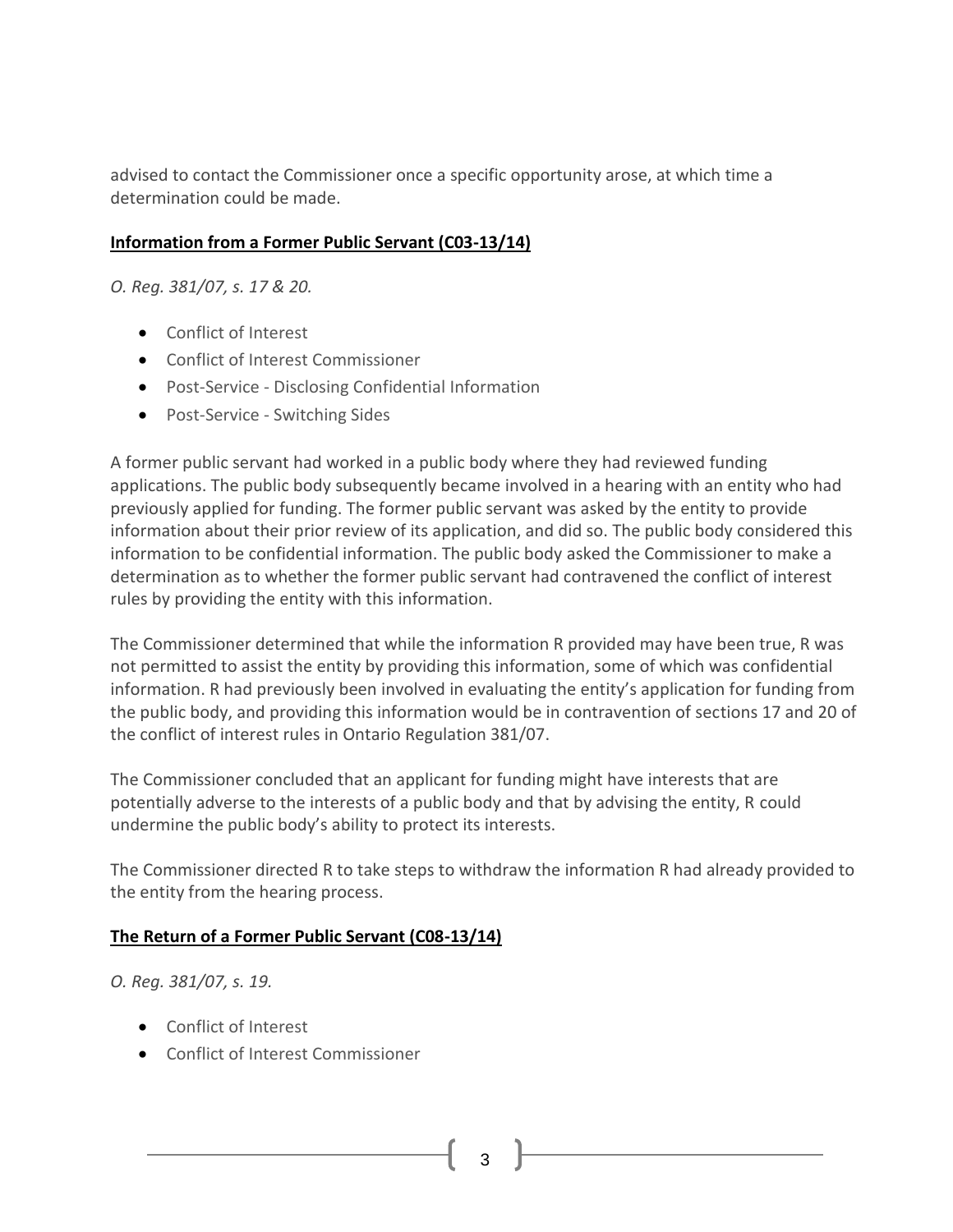**•** Post-Service - Restriction on [Employment](http://www.coicommissioner.gov.on.ca/category/type-of-rule/post-service-restriction-on-employment/)

A former public servant had worked on an RFP for a public body. They wanted to work on responding to the RFP for their new employer. While still a public servant, they had advised the Crown on a similar project. Their new employer had been involved in that project. There was no indication that the former public servant was seeking preferential treatment or using confidential information improperly. The public body asked the Commissioner to make a determination about whether the former public servant could assist his new employer to respond to the RFP.

Under the post-service conflict of interest rules, a former public servant who previously held a "designated senior position" may not take a job with certain employers. However, this only applies if the person had "substantial" involvement with the new employer in his or her last 12 months as a public servant. In similar cases, the Commissioner indicated that activities like merely sharing information or overseeing staff do not reach the "substantial" involvement level. In this case, the former public servant had not had decision-making authority with respect to the RFP and had not managed the public body's relationship with his future employer. The Commissioner determined that they had not been substantially involved with their new employer while they were still a public servant, and were therefore was able to assist his new employer to respond to the RFP.

## **Leadership Position with a Not-For-Profit (C14-12/13)**

*O. Reg. 381/07, s. 16, 17, 18, 19, 20.*

- Conflict of [Interest](http://www.coicommissioner.gov.on.ca/category/type-of-ethical-matter/conflict-of-interest/)
- Conflict of Interest [Commissioner](http://www.coicommissioner.gov.on.ca/category/source-of-decision/conflict-of-interest-commissioner/)
- [Post-Service](http://www.coicommissioner.gov.on.ca/category/type-of-rule/post-service-disclosing-confidential-information/) Disclosing Confidential Information
- Post-Service Restriction on [Employment](http://www.coicommissioner.gov.on.ca/category/type-of-rule/post-service-restriction-on-employment/)
- [Post-Service](http://www.coicommissioner.gov.on.ca/category/type-of-rule/post-service-restriction-on-lobbying/) Restriction on Lobbying
- [Post-Service](http://www.coicommissioner.gov.on.ca/category/type-of-rule/post-service-seeking-preferential-treatment/) Seeking Preferential Treatment
- [Post-Service](http://www.coicommissioner.gov.on.ca/category/type-of-rule/post-service-switching-sides/) Switching Sides

A former designated senior public servant sought a determination as to whether they would have a conflict in accepting a leadership position with a not-for-profit entity that regularly interacts with the Crown and may advocate for policy and/or legislative change.

The Commissioner determined that the former public servant would be permitted to accept the position, provided that they took certain precautions to ensure compliance with the post-service conflict of interest rules. The Commissioner cautioned the former public servant to be mindful of the restrictions against seeking preferential treatment from or privileged access to current public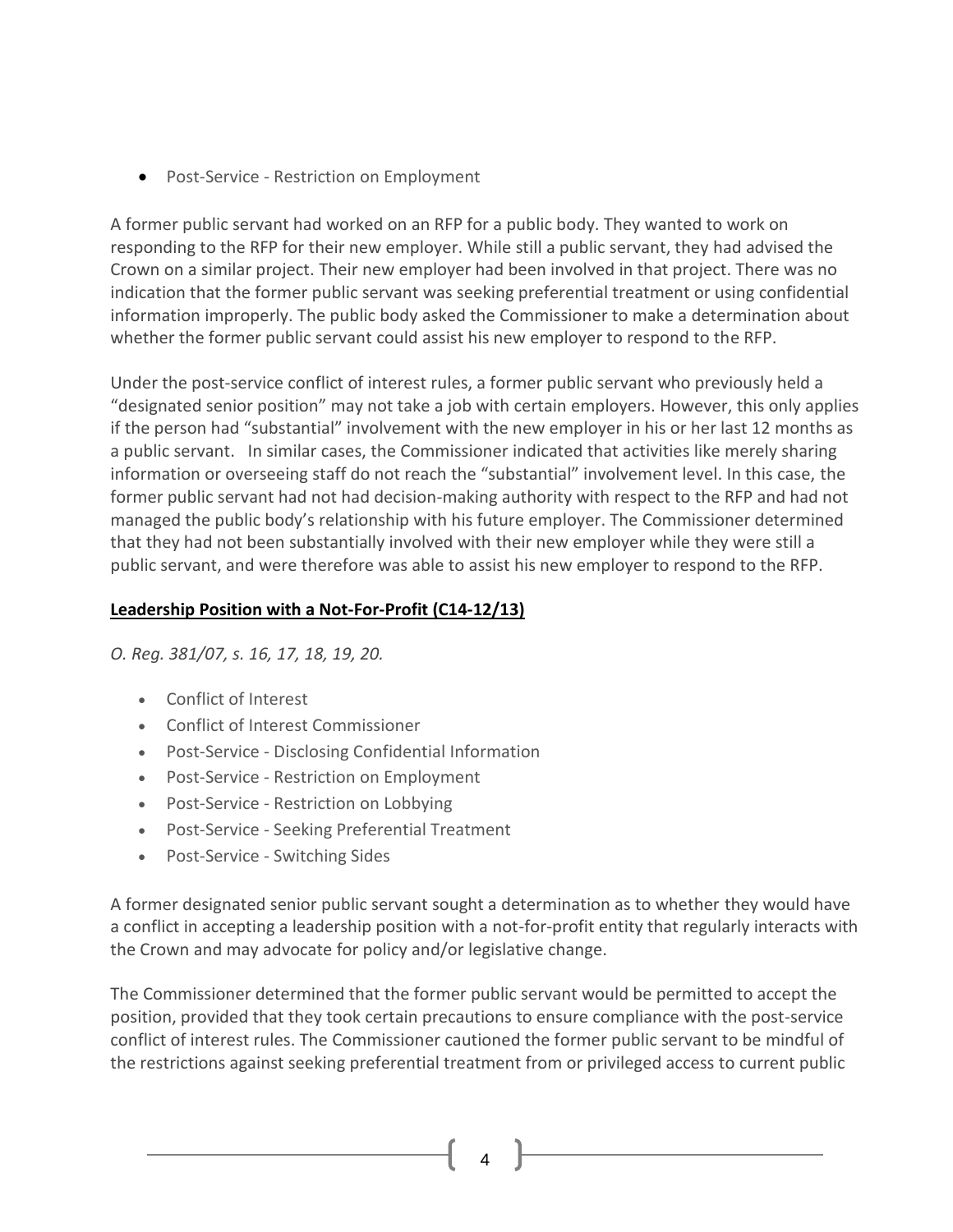servants, and recommended that the public servant avoid initiating contact with any public servant, on behalf of the new employer, for a one-year period. The Commissioner reminded the public servant of his/her obligations to refrain from disclosing confidential information, lobbying his/her former ministry, minister, and minister's office staff for a one-year period, or assisting his/her new employer with matters on which they had advised the Crown.

# **Independent Contractor (C15-12/13)**

*O. Reg. 381/07, s. 19.*

- Conflict of [Interest](http://www.coicommissioner.gov.on.ca/category/type-of-ethical-matter/conflict-of-interest/)
- Conflict of Interest [Commissioner](http://www.coicommissioner.gov.on.ca/category/source-of-decision/conflict-of-interest-commissioner/)
- Post-Service Restriction on [Employment](http://www.coicommissioner.gov.on.ca/category/type-of-rule/post-service-restriction-on-employment/)

A former designated senior public servant sought a determination on the application of the postservice conflict of interest rules with respect to working for a government entity that is neither a ministry nor a public body. The former public servant was to be an independent contractor, not an employee of the entity.

The post-service restriction on employment for designated senior public servants applies only when there has been substantial involvement with the employer while a public servant. For a number of reasons, the individual had imposed an absolute screening while they were a public servant, meaning that they had not been informed on any matters involving this government entity. The Commissioner determined that the former public servant had not had substantial involvement with the government entity in his/her capacity as a public servant, and that therefore the restriction did not apply.

#### **Post-Service Conflict of Interest Rules (C16-12/13)**

*O. Reg. 381/07, s. 18.*

- Conflict of [Interest](http://www.coicommissioner.gov.on.ca/category/type-of-ethical-matter/conflict-of-interest/)
- Conflict of Interest [Commissioner](http://www.coicommissioner.gov.on.ca/category/source-of-decision/conflict-of-interest-commissioner/)
- Post-Service Restriction on [Employment](http://www.coicommissioner.gov.on.ca/category/type-of-rule/post-service-restriction-on-employment/)

A soon-to-be former designated senior public servant of a public body sought a determination on the application of the post-service conflict of interest rules. The public servant had accepted employment with a private entity that intended to submit a proposal in response to an RFP on a matter in which the public servant had been involved.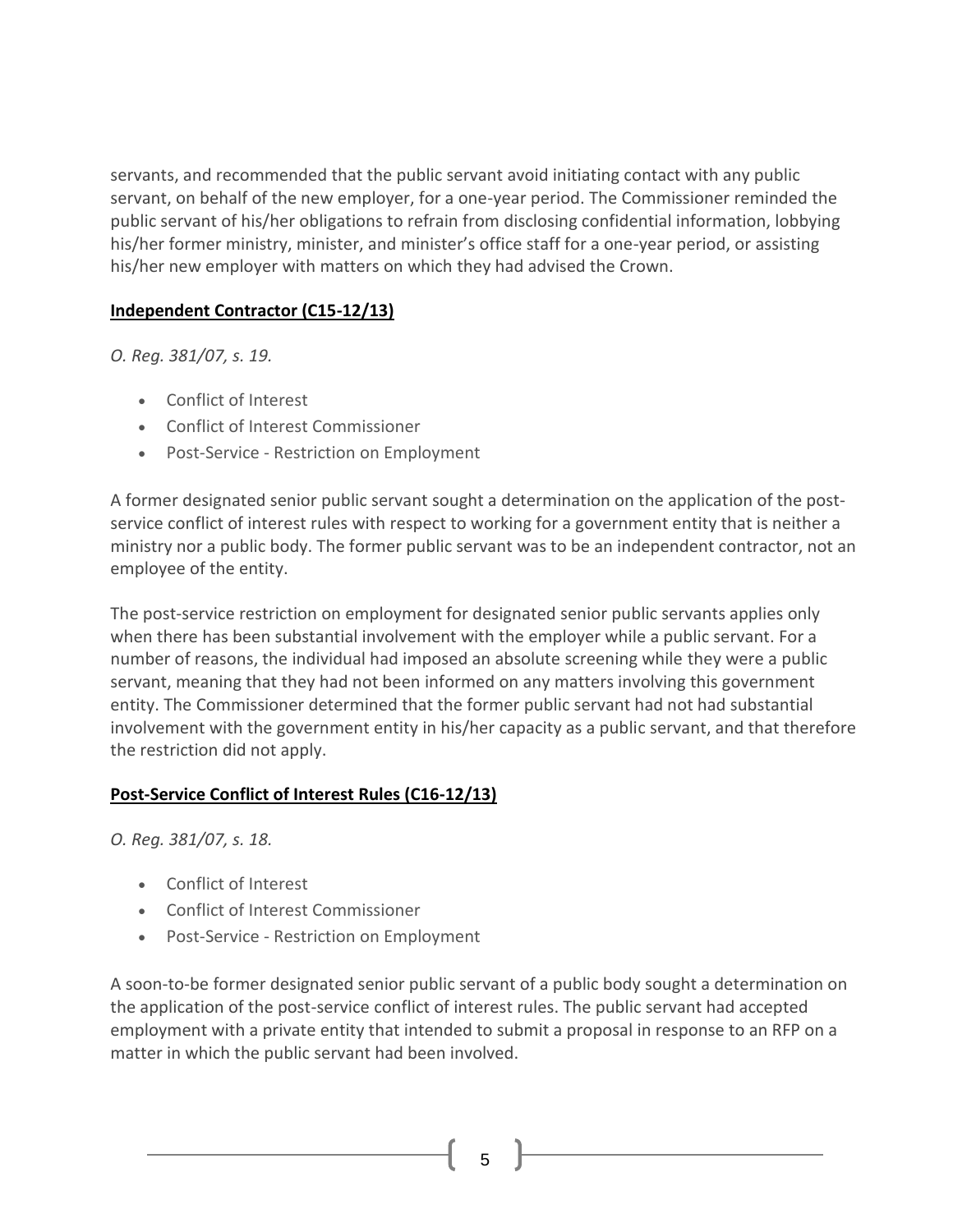The Commissioner determined that the conflict of interest rules did not prohibit the public servant from accepting the position, but could restrict his/her ability to engage in some activities in his/her new role. Part of the public servant's role was to oversee RFPs for the public body to ensure that procurement rules were followed, and they had been significantly involved in a specific RFP that would likely be of interest to the new employer. The public servant advised that they would recuse themself from all related discussions and decisions and would not be involved in the RFP process on behalf of the entity. The Commissioner agreed with this approach and advised that the soonto-be former public servant could only assist the entity on the matter once the RFP process had closed and an agreement had been signed with the successful proponent.

# **Co-Chair an Expert Panel (C02-11/12)**

*O. Reg. 381/07, s. 16*, *17*, *18.*

- Conflict of [Interest](http://www.coicommissioner.gov.on.ca/category/type-of-ethical-matter/conflict-of-interest/)
- Conflict of Interest [Commissioner](http://www.coicommissioner.gov.on.ca/category/source-of-decision/conflict-of-interest-commissioner/)
- [Post-Service](http://www.coicommissioner.gov.on.ca/category/type-of-rule/post-service-disclosing-confidential-information/) Disclosing Confidential Information
- [Post-Service](http://www.coicommissioner.gov.on.ca/category/type-of-rule/post-service-restriction-on-lobbying/) Restriction on Lobbying
- [Post-Service](http://www.coicommissioner.gov.on.ca/category/type-of-rule/post-service-seeking-preferential-treatment/) Seeking Preferential Treatment

The former chair of a public body sought a determination as to whether they could co-chair an expert panel that would report to the minister with oversight for the former public servant's public body. The stated objectives of the panel included the following:

- Broaden the dialogue beyond the role of the government to include all the sectors with a role to play;
- Provide the minister with a set of prioritized, sector-specific and evidence-based recommendations, that build on stakeholders' and partners' new and existing initiatives and strategies; and
- Invest key leaders from various sectors in the success of the strategy and achievement of the advice of the panel.

As a former public servant who had been employed in a senior designated position, the individual was subject to the post-service conflict of interest rules set out in part II of the regulation, including section 18, which places a restriction on lobbying. The Commissioner determined that the former public servant was not prohibited from serving as co-chair of the expert panel, but certain restrictions would apply. In particular, the former public servant was prohibited from lobbying certain public servants for 12 months after leaving the public body. He/she was also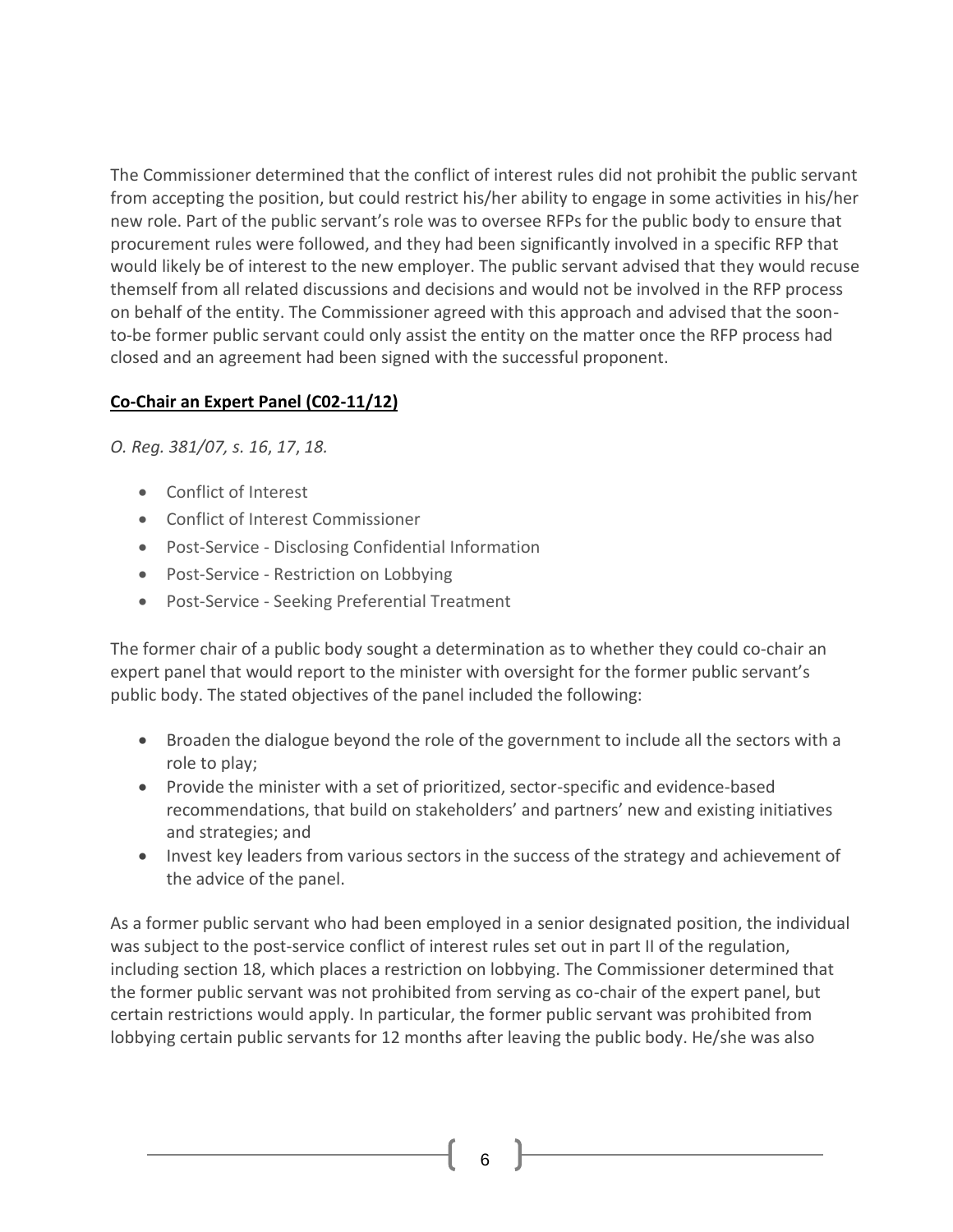prohibited from seeking preferential treatment from or privileged access to current public servants and from disclosing or using any confidential information obtained while a public servant.

### **Involvement in a Similar Project (C04-11/12)**

*O. Reg. 381/07, s. 16, 17*, *20.*

- Conflict of [Interest](http://www.coicommissioner.gov.on.ca/category/type-of-ethical-matter/conflict-of-interest/)
- Conflict of Interest [Commissioner](http://www.coicommissioner.gov.on.ca/category/source-of-decision/conflict-of-interest-commissioner/)
- [Post-Service](http://www.coicommissioner.gov.on.ca/category/type-of-rule/post-service-disclosing-confidential-information/) Disclosing Confidential Information
- [Post-Service](http://www.coicommissioner.gov.on.ca/category/type-of-rule/post-service-seeking-preferential-treatment/) Seeking Preferential Treatment
- [Post-Service](http://www.coicommissioner.gov.on.ca/category/type-of-rule/post-service-switching-sides/) Switching Sides

A former public servant had advised the Crown on a certain project while still employed by a public body. The Ethics Executive of the public body sought a determination as to whether the former public servant's involvement in a seemingly similar project involving the public body, on behalf of his/her new employer, would contravene the post-service conflict of interest rules. The former public servant indicated that the project in question had replaced the earlier project on which they had advised the Crown while still a public servant.

The Commissioner had previously provided advice to the former public servant about the application of the conflict of interests rules to his/her post-service activities. Under these rules, the former public servant was prohibited from assisting any entity in connection with "any particular proceeding, negotiation or other transaction" if they had advised the Crown in the matter. To assess whether the project in question was the same as the original project with which they had assisted the Crown, the Commissioner considered both projects in terms of name, purpose, scope, and the role of the public body. The Commissioner found that the original project was much larger in scope and involved a more defined role for the public body. Accordingly, he concluded that although there were some similarities, the projects were different. The Commissioner therefore determined that the former public servant's involvement on behalf of the new employer would not contravene the conflict of interest rules, but the former public servant continued to be subject to the post service restrictions on seeking preferential treatment from current public servants and on using or disclosing confidential information obtained while a public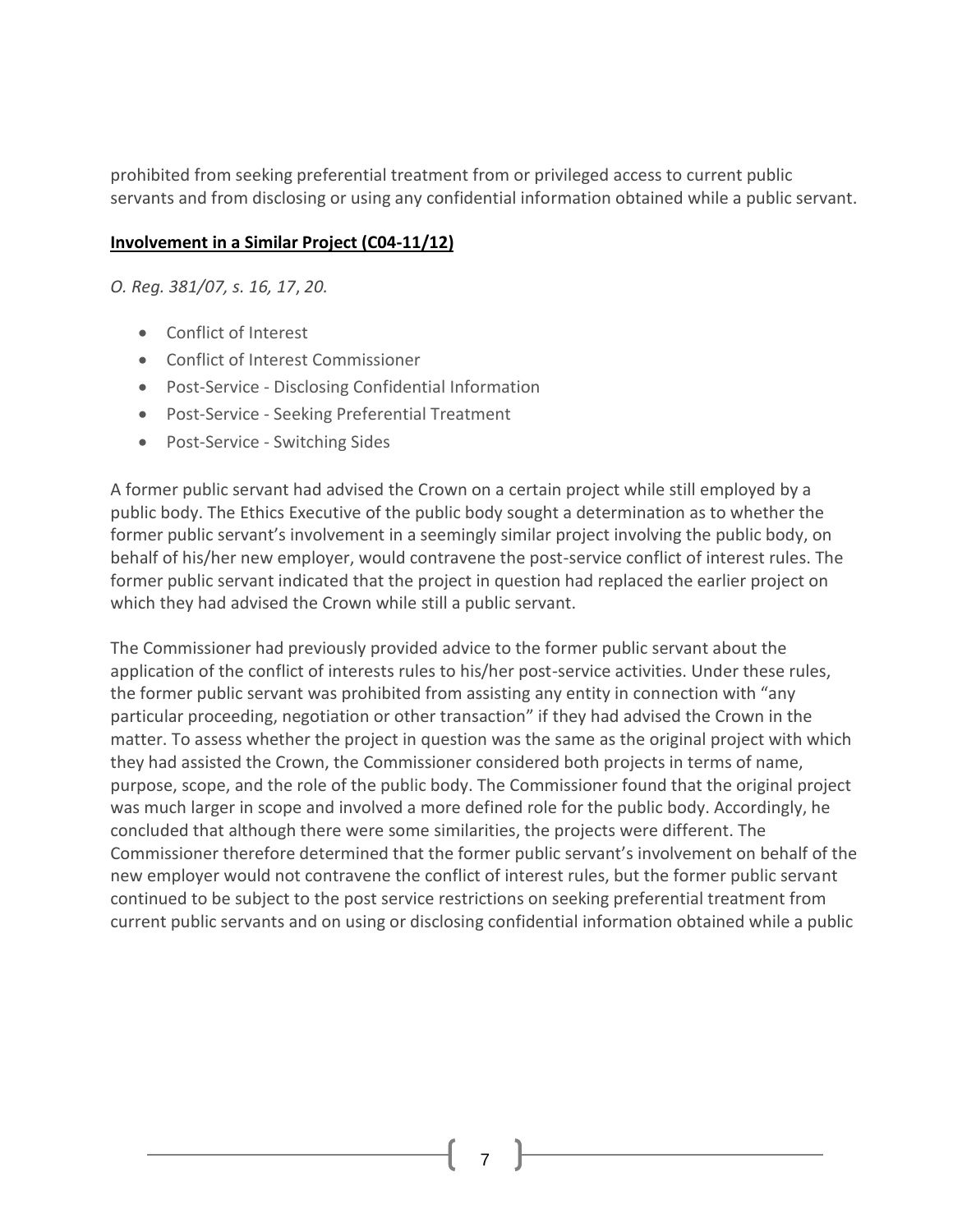## **Consulting Contracts (C06-11/12)**

*O. Reg. 381/07, s. 16, 17, 19, 20.*

- Conflict of [Interest](http://www.coicommissioner.gov.on.ca/category/type-of-ethical-matter/conflict-of-interest/)
- Conflict of Interest [Commissioner](http://www.coicommissioner.gov.on.ca/category/source-of-decision/conflict-of-interest-commissioner/)
- [Post-Service](http://www.coicommissioner.gov.on.ca/category/type-of-rule/post-service-disclosing-confidential-information/) Disclosing Confidential Information
- Post-Service Restriction on [Employment](http://www.coicommissioner.gov.on.ca/category/type-of-rule/post-service-restriction-on-employment/)
- [Post-Service](http://www.coicommissioner.gov.on.ca/category/type-of-rule/post-service-seeking-preferential-treatment/) Seeking Preferential Treatment
- [Post-Service](http://www.coicommissioner.gov.on.ca/category/type-of-rule/post-service-switching-sides/) Switching Sides

A soon-to-be former public servant employed in a public body sought a determination as to whether they would be permitted to engage in the following post-service activities:

- Pursuing consulting contracts with the Province of Ontario, as either a vendor of record (VOR) or as a bidder in response to competitive procurements; and
- Assisting persons or entities on matters within the mandate of the public body.

A former public servant is subject to the post-service conflict of interest rules set out in Part II of the regulation. As the individual was not in a senior designated position, the conflict of interest rules did not prohibit the specified post-service activities. However, in this case, certain restrictions, usually reserved for public servants in senior designated positions, should apply. The Commissioner advised that the former public servant was prohibited from seeking preferential treatment from or privileged access to current public servants, and from disclosing or using any confidential information obtained in the course of his/her public service duties. To further minimize the risk of using or disclosing confidential information, the Commissioner directed the public servant to refrain from advising or assisting any person or entity, other than public body or the Crown, in connection with any specific government initiative or project with which they had been involved as a public servant. This restriction would apply for a period of one year. In addition, they were restricted from advising or otherwise assisting any entity in connection with any proceeding, negotiation, or other transaction (such as requests for proposals or requests for services) if they had previously advised the public body or the Crown on the same matter.

The same individual returned to seek a determination on whether they would be permitted to assist the successful proponent of a request for proposals (RFP) issued by the public body where the individual had been a public servant.

The Commissioner first assessed whether the RFP was for a project with which the individual had assisted the public body while still a public servant, and whether the RFP was still open. The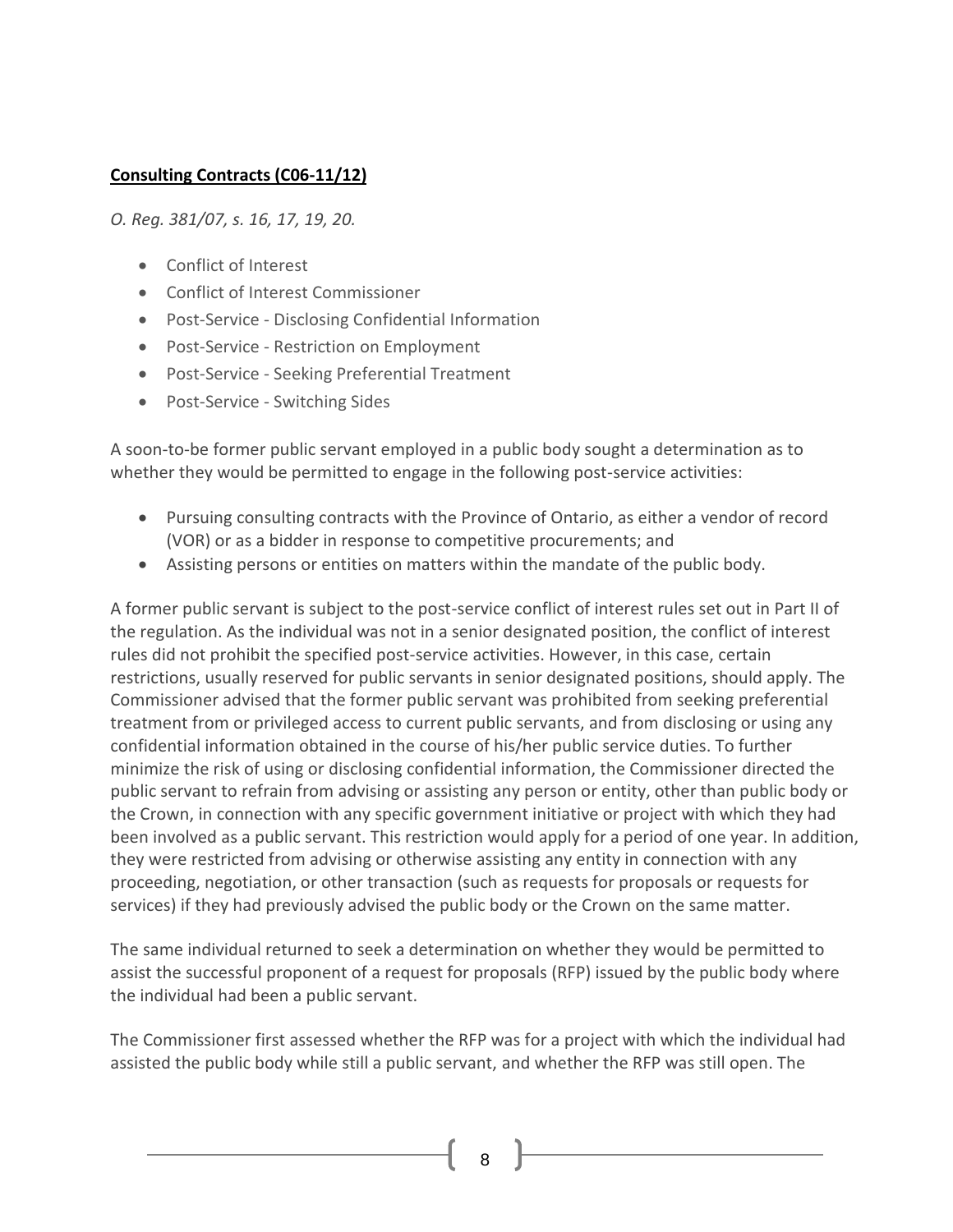contract stemming from the RFP had yet to be signed, and therefore the RFP was still in process. Given the restrictions previously placed on the former public servant, and the fact that the RFP process was ongoing, the Commissioner was of the view that it would be inappropriate for the former public servant to assist the successful proponent until both of two events occurred:

- 1. The contract stemming from the RFP was signed, effectively ending the RFP process; and
- 2. The one-year restriction imposed on the former public servant expired.

## **Post-Service Rules (C03-10/11)**

*O. Reg. 381/07, s. 16, 17, 18, 20.*

- Conflict of [Interest](http://www.coicommissioner.gov.on.ca/category/type-of-ethical-matter/conflict-of-interest/)
- Conflict of Interest [Commissioner](http://www.coicommissioner.gov.on.ca/category/source-of-decision/conflict-of-interest-commissioner/)
- [Post-Service](http://www.coicommissioner.gov.on.ca/category/type-of-rule/post-service-disclosing-confidential-information/) Disclosing Confidential Information
- [Post-Service](http://www.coicommissioner.gov.on.ca/category/type-of-rule/post-service-restriction-on-lobbying/) Restriction on Lobbying
- [Post-Service](http://www.coicommissioner.gov.on.ca/category/type-of-rule/post-service-seeking-preferential-treatment/) Seeking Preferential Treatment
- [Post-Service](http://www.coicommissioner.gov.on.ca/category/type-of-rule/post-service-switching-sides/) Switching Sides

A senior public servant who was employed in a ministry had accepted employment with a public body that had a reporting relationship to that ministry. The public servant sought the commissioner's determination regarding the application of the conflict of interest rules, in particular the post-service rules, to this situation.

The commissioner observed that the post-service rules applicable to public servants who move from ministries to public bodies differ from those applicable to public servants who move between ministries. Read together, sections 15, 18, 19, and 20 restrict a public servant who previously worked in a ministry from lobbying on behalf of a public body, accepting a position with a public body (in some situations), and advising a public body about certain proceedings, negotiations, or transactions. There are no similar restrictions on a public servant who moves from one ministry to another. The differences in the rules take into account the differences between public bodies and ministries.

Although public bodies perform a public function or service, they are not analogous to ministries. Often, a public body is created to perform a specific function that cannot be carried out within the ministry model. Additionally, independence from ministries and other provincial government offices may be integral to a public body's ability to meet its mandate. For that reason, it is reasonable to impose post-service restrictions on a public servant who worked in a ministry and later accepts employment with a public body.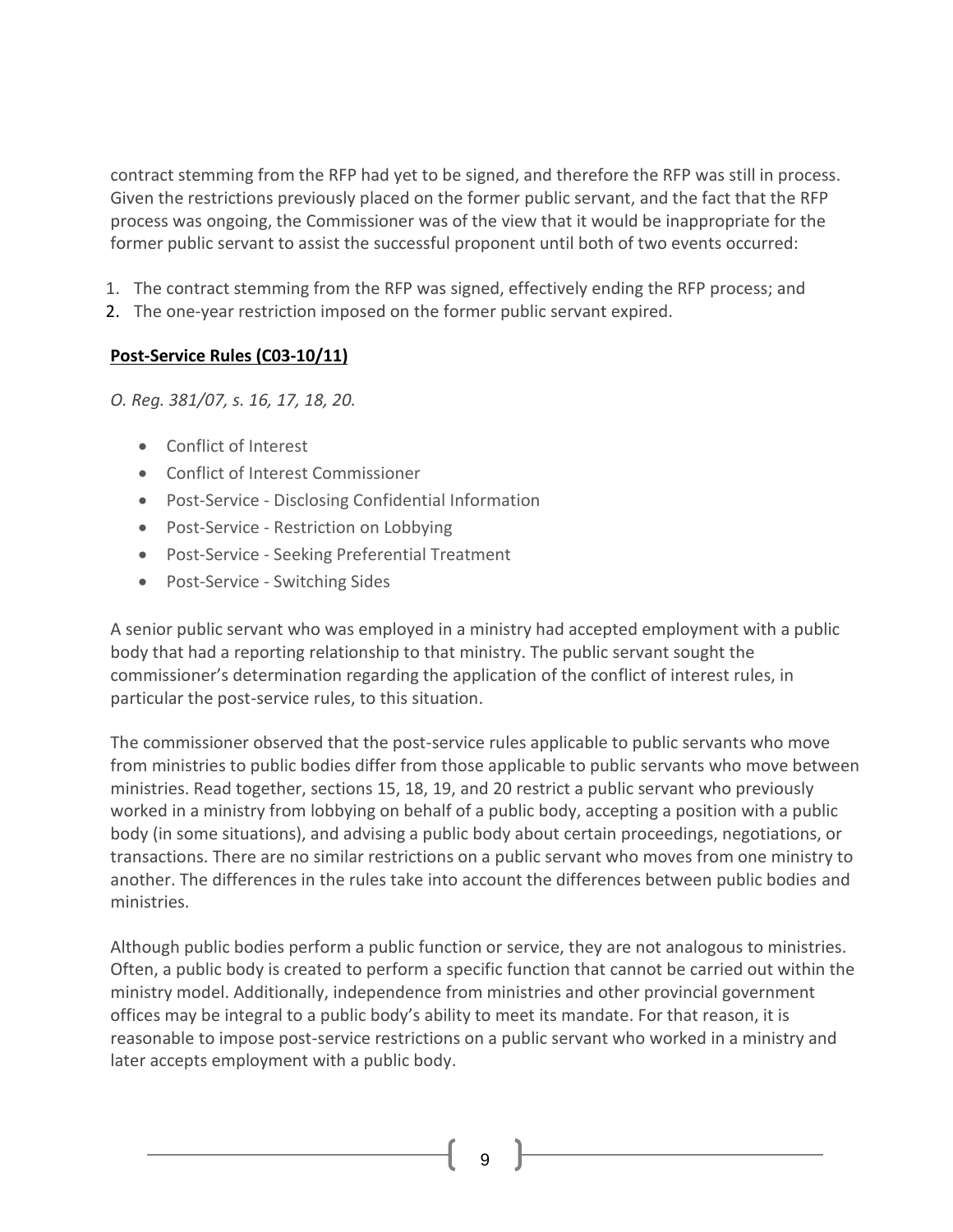The commissioner determined that the public servant was prohibited from seeking preferential treatment from the ministry on behalf of the public body, using or disclosing confidential information, and advising the public body on matters with which they had previously assisted the ministry. The public servant was also prohibited from lobbying the minister or public servants in the minister's office or ministry. However, the commissioner recognized that communication between the public body and the ministry would be necessary. Accordingly, based on input from the ministry, the commissioner provided advice about specific forms of communication that would not be considered lobbying and would therefore be permissible.

#### **Former Public Servant Taking Part in a Ministry Initiative (C05-10/11)**

*O. Reg. 381/07, s. 16, 17, 18.*

- Conflict of [Interest](http://www.coicommissioner.gov.on.ca/category/type-of-ethical-matter/conflict-of-interest/)
- Conflict of Interest [Commissioner](http://www.coicommissioner.gov.on.ca/category/source-of-decision/conflict-of-interest-commissioner/)
- [Post-Service](http://www.coicommissioner.gov.on.ca/category/type-of-rule/post-service-disclosing-confidential-information/) Disclosing Confidential Information
- [Post-Service](http://www.coicommissioner.gov.on.ca/category/type-of-rule/post-service-restriction-on-lobbying/) Restriction on Lobbying
- [Post-Service](http://www.coicommissioner.gov.on.ca/category/type-of-rule/post-service-seeking-preferential-treatment/) Seeking Preferential Treatment

A ministry and a former public servant who had held a senior position in that ministry sought a determination as to whether the former public servant could take part in a ministry initiative involving his/her current employer, an entity outside the public service.

The former public servant had not been directly involved in any ministry decision-making related to the initiative, had not received any briefings on it, and had not provided any direction. Given this circumstance, the commissioner determined that the post-service conflict of interest rules would not prevent the former public servant from participating in the initiative. However, restrictions did apply to the types of activities in which the former public servant could engage while involved in the initiative. In particular, the former public servant was prohibited from seeking preferential treatment from or privileged access to current public servants, and from disclosing or using any confidential information. He/she was also prohibited from lobbying the minister or public servants in the minister's office or ministry.

#### **Former Public Servant Giving Evidence (C10-10/11)**

*O. Reg. 381/07, s. 16, 17, 20.*

- Conflict of [Interest](http://www.coicommissioner.gov.on.ca/category/type-of-ethical-matter/conflict-of-interest/)
- Conflict of Interest [Commissioner](http://www.coicommissioner.gov.on.ca/category/source-of-decision/conflict-of-interest-commissioner/)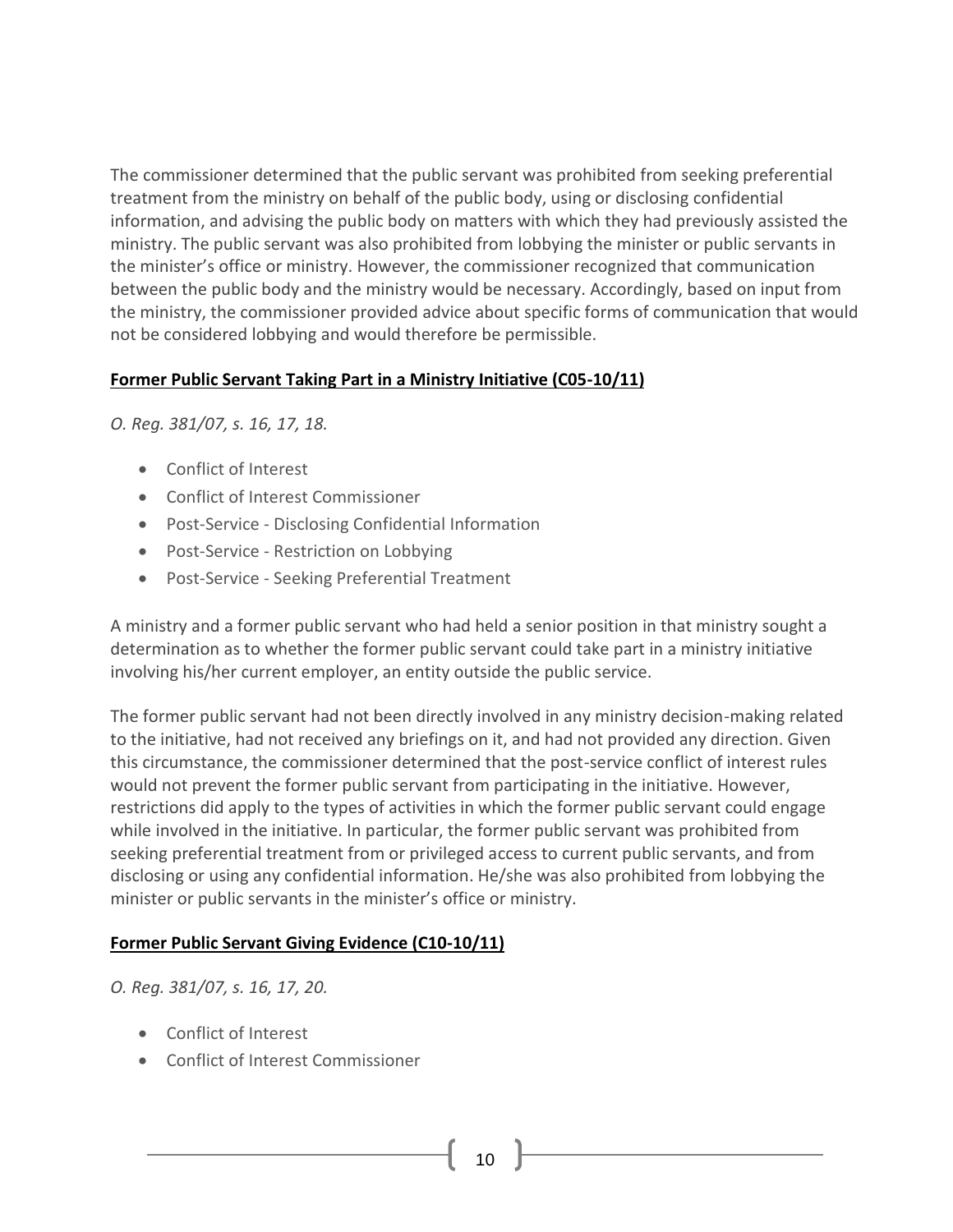- [Post-Service](http://www.coicommissioner.gov.on.ca/category/type-of-rule/post-service-disclosing-confidential-information/) Disclosing Confidential Information
- [Post-Service](http://www.coicommissioner.gov.on.ca/category/type-of-rule/post-service-seeking-preferential-treatment/) Seeking Preferential Treatment
- [Post-Service](http://www.coicommissioner.gov.on.ca/category/type-of-rule/post-service-switching-sides/) Switching Sides

A former public servant sought clarification of the rules about interacting with the public body to which they were formerly appointed, and specifically whether it would be permissible to give evidence before another administratively related public body.

As a former public servant, the individual is subject to the post-service conflict of interest rules set out in Part II of the regulation. These rules may restrict the former public servant's ability to interact with the public body to which they were formerly appointed or with another administratively related public body. For example, the rules may limit the individual's ability to give evidence on a particular matter, as they must not seek preferential treatment from or privileged access to current public servants when doing so. Former public servants must also ensure that they do not disclose or use any confidential information when giving evidence, and they should ensure that they do not advise or otherwise assist a public body, person, or other entity in connection with a proceeding, negotiation, or other transaction if they had previously advised the Crown on that issue.

# **Employment with a Publicly-Funded Entity (C01-08/09)**

*O. Reg. 381/07, s. 16, 17, 18, 19, 20.*

- Conflict of Interest
- Conflict of Interest Commissioner
- Post-Service Disclosing Confidential Information
- Post-Service Restriction on Employment
- Post-Service Restriction on Lobbying
- Post-Service Seeking Preferential Treatment
- Post-Service Switching Sides

An Ethics Executive referred a matter to the commissioner for a determination pursuant to section 65(6) of the PSOA. The issue was whether the conflict of interest rules would restrict a public servant's ability to accept employment with a publicly funded entity.

Following a review of the public servant's positions with the government over the preceding 12 months, the commissioner found that the post-service conflict of interest rules set out in Part II of Ontario Regulation 381/07 would not prevent them from accepting the position. However, the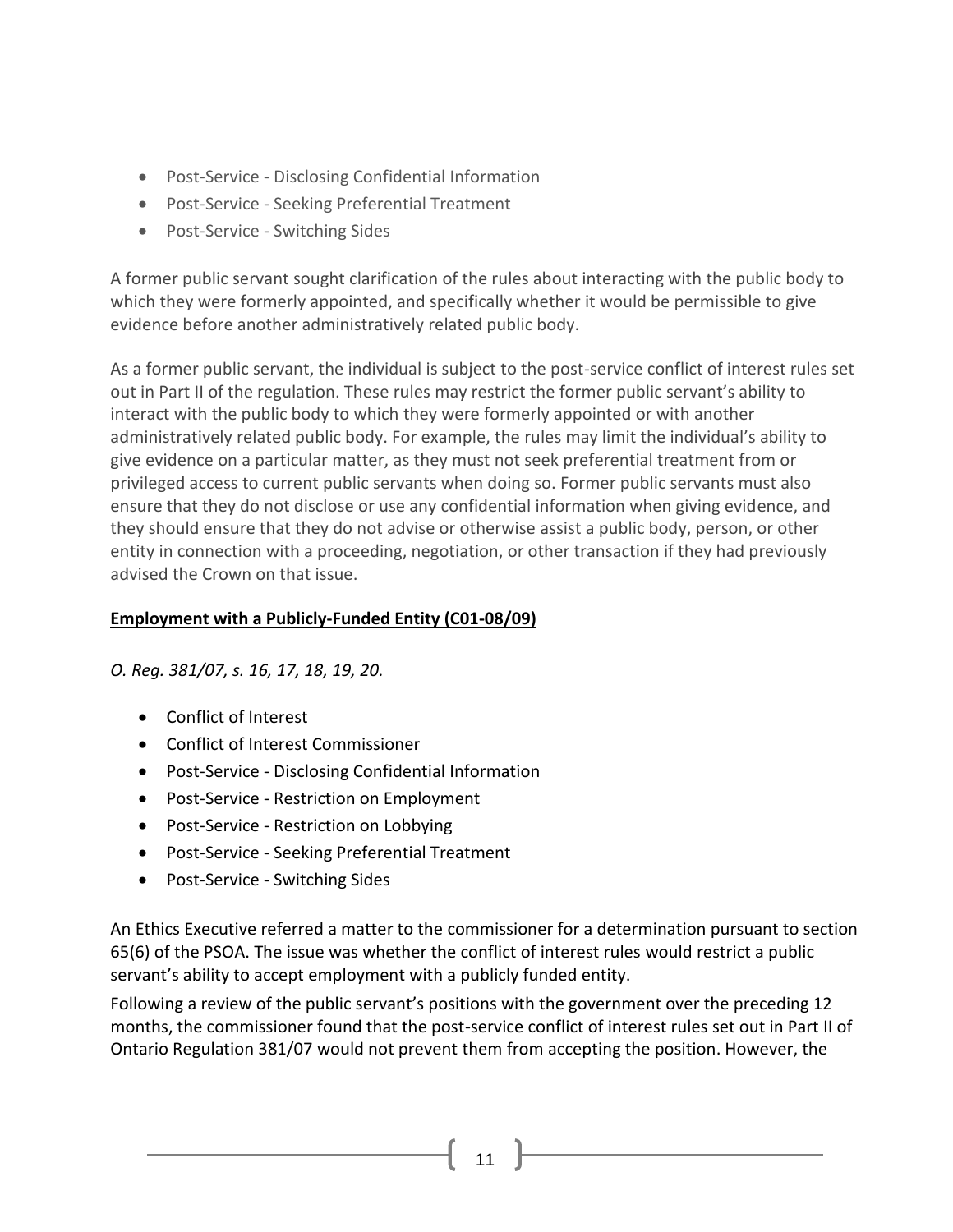commissioner also found that restrictions would apply to the public servant in his/her new position, either permanently or with time limits. Section 16 regarding the restrictions on giving preferential treatment and section 17 regarding the restriction on sharing of confidential information would remain in force permanently. The restrictions on lobbying, set out in section 18, would be in force for a period of 12 months from the date the public servant ceased to be a public servant. Section 20, restricting transactions involving the Crown, would remain in effect until the Crown ceased to be involved in any proceeding, negotiation, or other transaction on which the public servant worked while a public servant.

The commissioner also noted that the restrictions on employment set out in section 19 would not apply because, during the preceding 12 months, the public servant had not had substantial involvement with the new publicly funded entity. In addition, the public servant had sufficiently recused themself from any decisions of the Crown related to that entity.

#### **Post-Service Academic Studies (C14-08/09)**

*O. Reg. 381/07, s. 17.*

- Conflict of [Interest](http://www.coicommissioner.gov.on.ca/category/type-of-ethical-matter/conflict-of-interest/)
- Conflict of Interest [Commissioner](http://www.coicommissioner.gov.on.ca/category/source-of-decision/conflict-of-interest-commissioner/)
- [Post-Service](http://www.coicommissioner.gov.on.ca/category/type-of-rule/post-service-disclosing-confidential-information/) Disclosing Confidential Information

A former public servant, previously an appointee to a public body, asked the commissioner for advice about post-service activities following the public servant's resignation. The former public servant wished to pursue academic studies.

In his capacity as the former public servant's Ethics Executive, the commissioner said that although the conflict of interest rules do not prohibit a former public servant from pursuing academic studies, the individual was subject to the post-service restrictions in Ontario Regulation 381/07. In particular, the commissioner drew the former public servant's attention to provisions of section 17 regarding the disclosure of confidential information. The former public servant, routinely privy to confidential government information during his/her appointment, was reminded that they were prohibited from using and disclosing any of this confidential information in the course of his/her studies.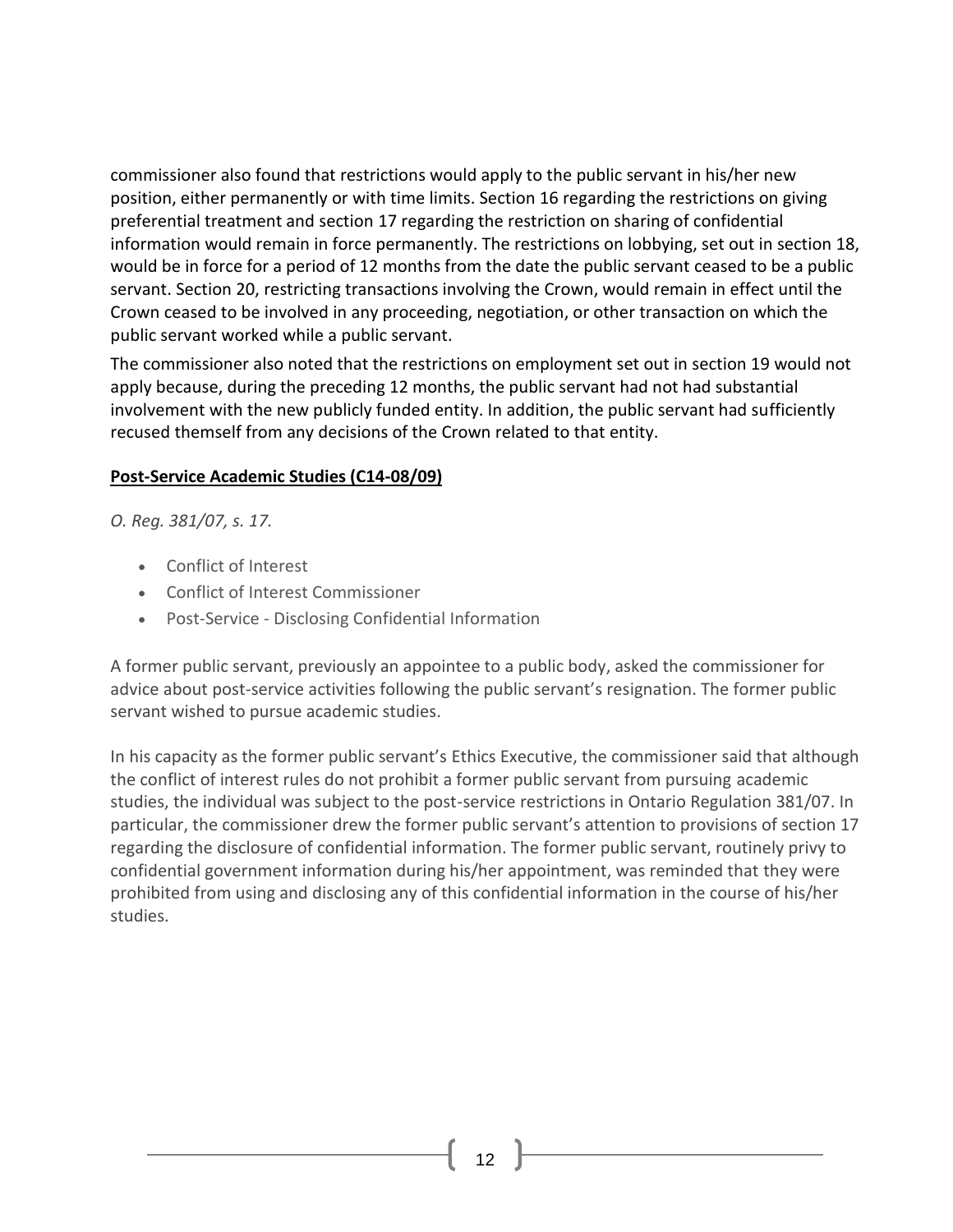# **Conflict Mitigation in Private Sector Role (C15-08/09)**

*O. Reg. 381/07, s. 19.*

- Conflict of [Interest](http://www.coicommissioner.gov.on.ca/category/type-of-ethical-matter/conflict-of-interest/)
- Conflict of Interest [Commissioner](http://www.coicommissioner.gov.on.ca/category/source-of-decision/conflict-of-interest-commissioner/)
- Post-Service Restriction on [Employment](http://www.coicommissioner.gov.on.ca/category/type-of-rule/post-service-restriction-on-employment/)

A former public servant, previously employed in a public body, requested the commissioner's advice relating to post-service employment with a private sector entity. In particular, the commissioner was asked to advise on any potential conflicts of interest that could arise as a result of the current employer's potential involvement in a project on which the former public servant had worked during the last several months of his/her employment with the public body.

The former public servant advised that his/her current employer was prepared to put barriers in place to isolate them from the project by

- identifying individuals working on the transaction and ensuring that they were instructed not to discuss the matter with the former public servant; and
- developing and implementing procedures to ensure that the former public servant did not participate in meetings where the matter was to be discussed.

The commissioner advised that these steps would likely mitigate the risk that a conflict of interest would arise.

#### **Restrictions for Former Public Servants (C16-08/09)**

*O. Reg. 381/07, s. 18 & 19.*

- Conflict of [Interest](http://www.coicommissioner.gov.on.ca/category/type-of-ethical-matter/conflict-of-interest/)
- Conflict of Interest [Commissioner](http://www.coicommissioner.gov.on.ca/category/source-of-decision/conflict-of-interest-commissioner/)
- Post-Service Restriction on [Employment](http://www.coicommissioner.gov.on.ca/category/type-of-rule/post-service-restriction-on-employment/)
- [Post-Service](http://www.coicommissioner.gov.on.ca/category/type-of-rule/post-service-restriction-on-lobbying/) Restriction on Lobbying

A public servant's Ethics Executive sought the commissioner's advice as to when lobbying and employment restrictions would apply to certain former public servants.

Sections 18 and 19 of the *PSOA* impose lobbying and employment restrictions on certain former public servants for a 12-month period starting when they "cease" to be public servants. However,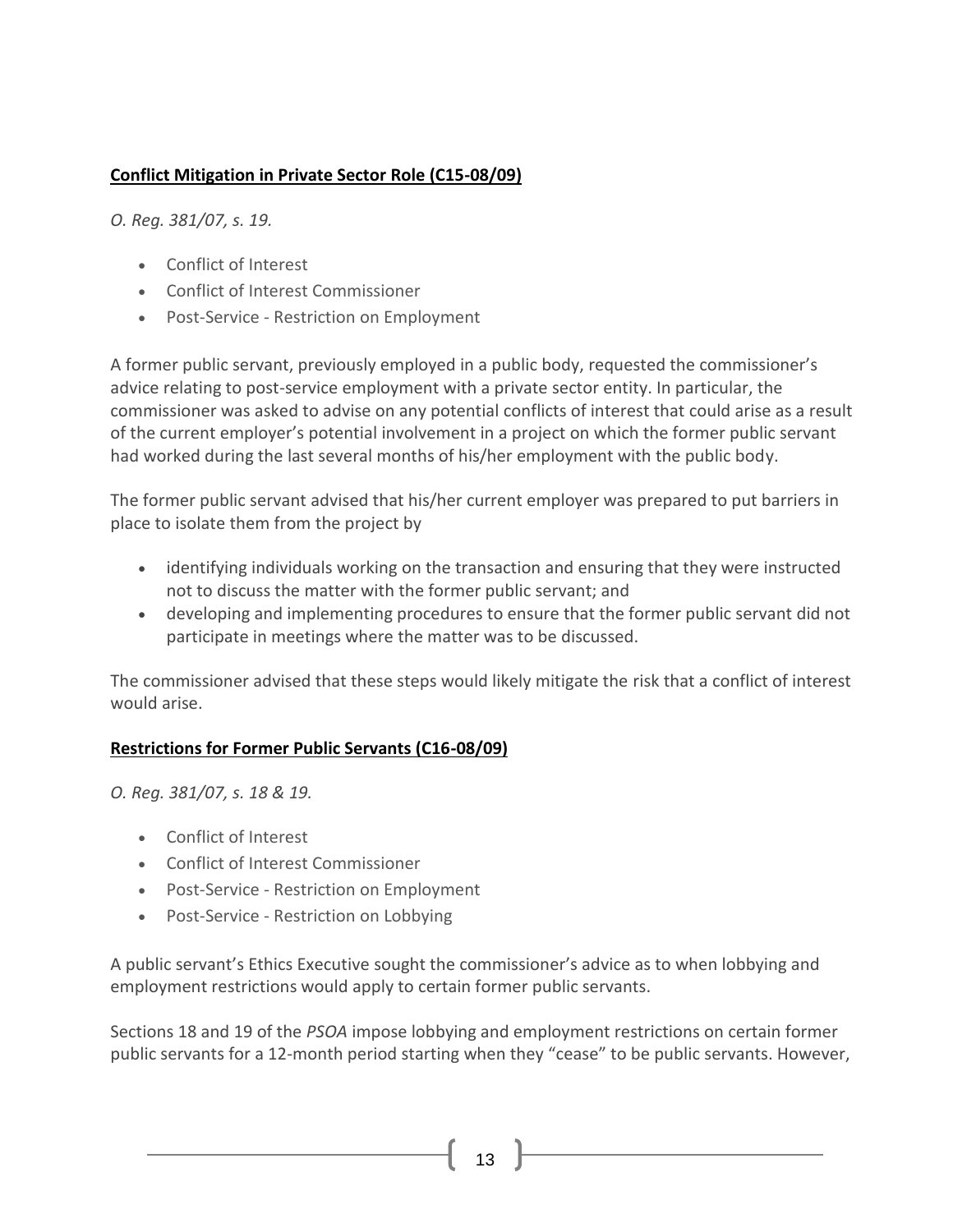the *PSOA* does not define what it means to cease to be a public servant. In the commissioner's view, there are two possible interpretations:

- public servants cease to be public servants when they relinquish all duties and responsibilities related to their former positions as public servants; or
- public servants cease to be public servants when they fully terminate their relationship with the Crown (for example, when they no longer receive payment).

The commissioner said that "ceases," in this context, appears to suggest a complete termination of public servant status. When a public servant relinquishes his/her duties and responsibilities but continues to be paid deferred salary or other payments related to salary, for example, it may appear to members of the public that the former public servant continues to have an employment relationship with the government. The commissioner advised that, although both interpretations of "cease" to be a public servant are possible, the second interpretation appeared to be more in keeping with the language as well as the general purpose and spirit of the *PSOA*.

The Ethics Executive subsequently notified the commissioner that the commissioner's preferred interpretation had been adopted.

## **Future Consulting Opportunities (C17-08/09)**

*O. Reg. 381/07, s. 19.*

- Conflict of [Interest](http://www.coicommissioner.gov.on.ca/category/type-of-ethical-matter/conflict-of-interest/)
- Conflict of Interest [Commissioner](http://www.coicommissioner.gov.on.ca/category/source-of-decision/conflict-of-interest-commissioner/)
- Post-Service Restriction on [Employment](http://www.coicommissioner.gov.on.ca/category/type-of-rule/post-service-restriction-on-employment/)

A former public servant requested advice about the conflict of interest rules under the PSOA for the purpose of assessing the appropriateness of pursuing future consulting opportunities with the Ontario government.

In his capacity as the former public servant's Ethics Executive, the commissioner provided advice about the conflict of interest rules. The commissioner advised that as a former public servant who had been employed in a designated senior position (see section 14 of Ontario Regulation 381/07) immediately before they ceased to be a public servant, they were subject to the restrictions in sections 16, 17, 18, 19 and 20 of Ontario Regulation 381/07. In providing advice, the commissioner distinguished between restrictions that remain in effect permanently and others that are timelimited.